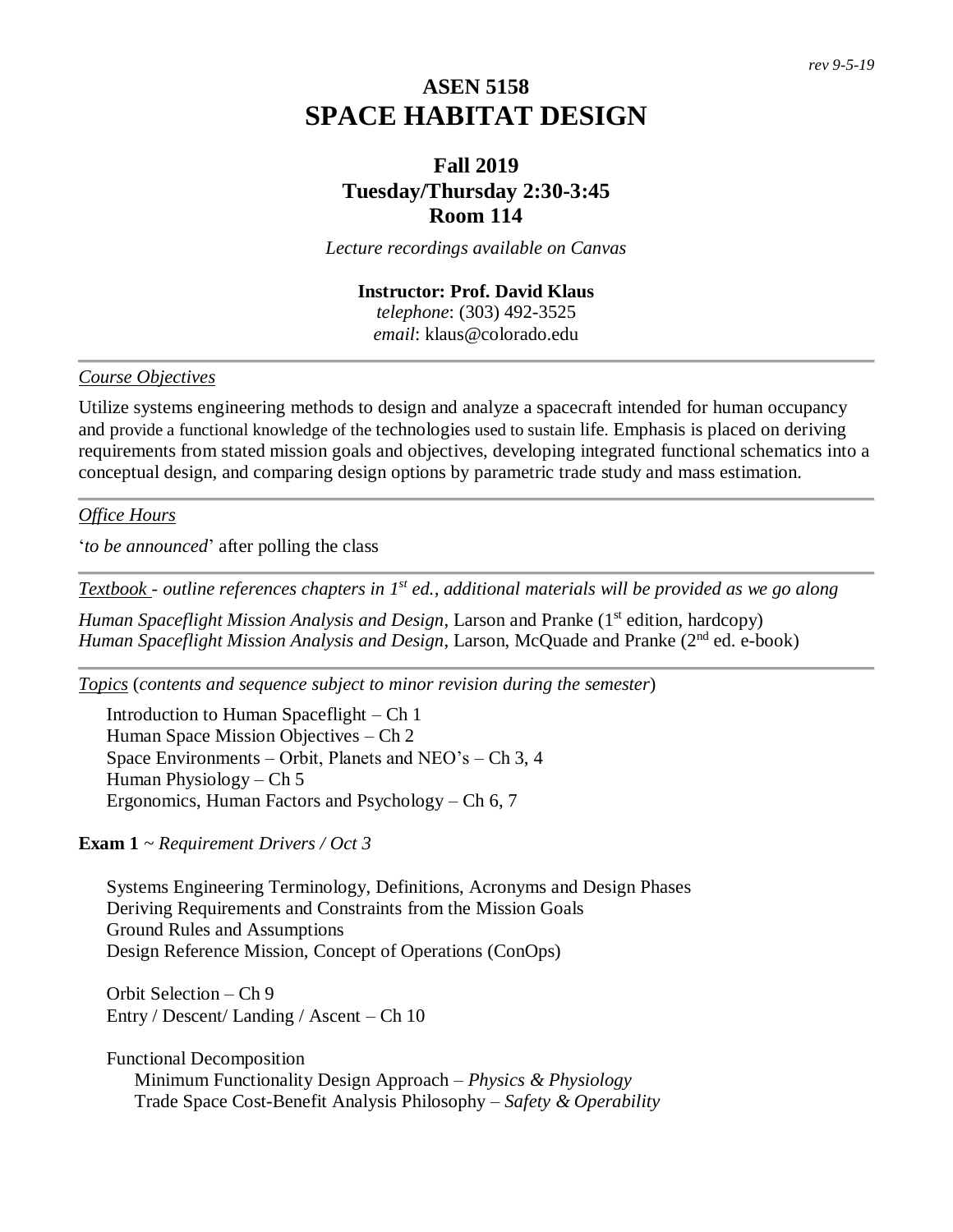Defining and Sizing Spacecraft Elements – Ch 11, 12, 13 Human-Rating Process – *Accommodate, Utilize and Protect* 'Human in the Loop' Design Drivers Determining Habitable Volume

Environmental Control & Life Support System (ECLSS) Functions & Enabling Technologies – Ch 17 Atmosphere Management Water Management Food Supply Waste Processing

Crew and Payload Accommodations (CA / PA) – Ch 18 Spacesuits and Extravehicular Activity (EVA) – Ch 22

### **Exam 2** *~ Design Process / Nov 12*

Functions, Integration and Interfaces summarized for the following remaining spacecraft subsystems Structures – Ch 21 Command, Control and Communication (C3) – Ch 27 ADCS / GNC – Ch 19 Power –  $Ch 20$ Thermal Control – Ch 16 *in situ* Resource Utilization (ISRU) – Ch 15 Spacecraft Propulsion – Ch 24 Launch / Transfer Systems – Ch 25

Risk Management – Ch 8 Hazard Identification and Analysis Failure Mode Effects Analysis (FMEA) Probabilistic Risk Assessment (PRA) Risk Mitigation Strategies (redundancy, reliability, robustness, FOS, margins, DFMR, etc.)

Verification & Validation (V&V) / Manufacturability / Test / Operations Requirement Compliance Verification and Design Validation CAD, Mockups, Prototypes, Test Articles, Flight Certification Launch & Mission Operations

**Final** *~ Group Project Reports due and Final Presentations given on Mon Dec 16 from 4:30-7:00 pm*

### *Grading*

20% for Homework, Quizzes & Participation, 40% from 2 Exams (20% each), 40% from Group Project (with individual weighting as warranted). **Late submittals** will be penalized a minimum of 10% with up to 2% per day lost for each additional day late. This includes individual contributions to group submittals.

**Missed quizzes**/**exams/presentations** will not be made up unless acceptable arrangements are made at least one week in advance of due date - documented emergencies (medical, jury duty, etc.) excepted, other events considered on a case-by-case basis (early vacation departure prior to fall and winter break not allowed).